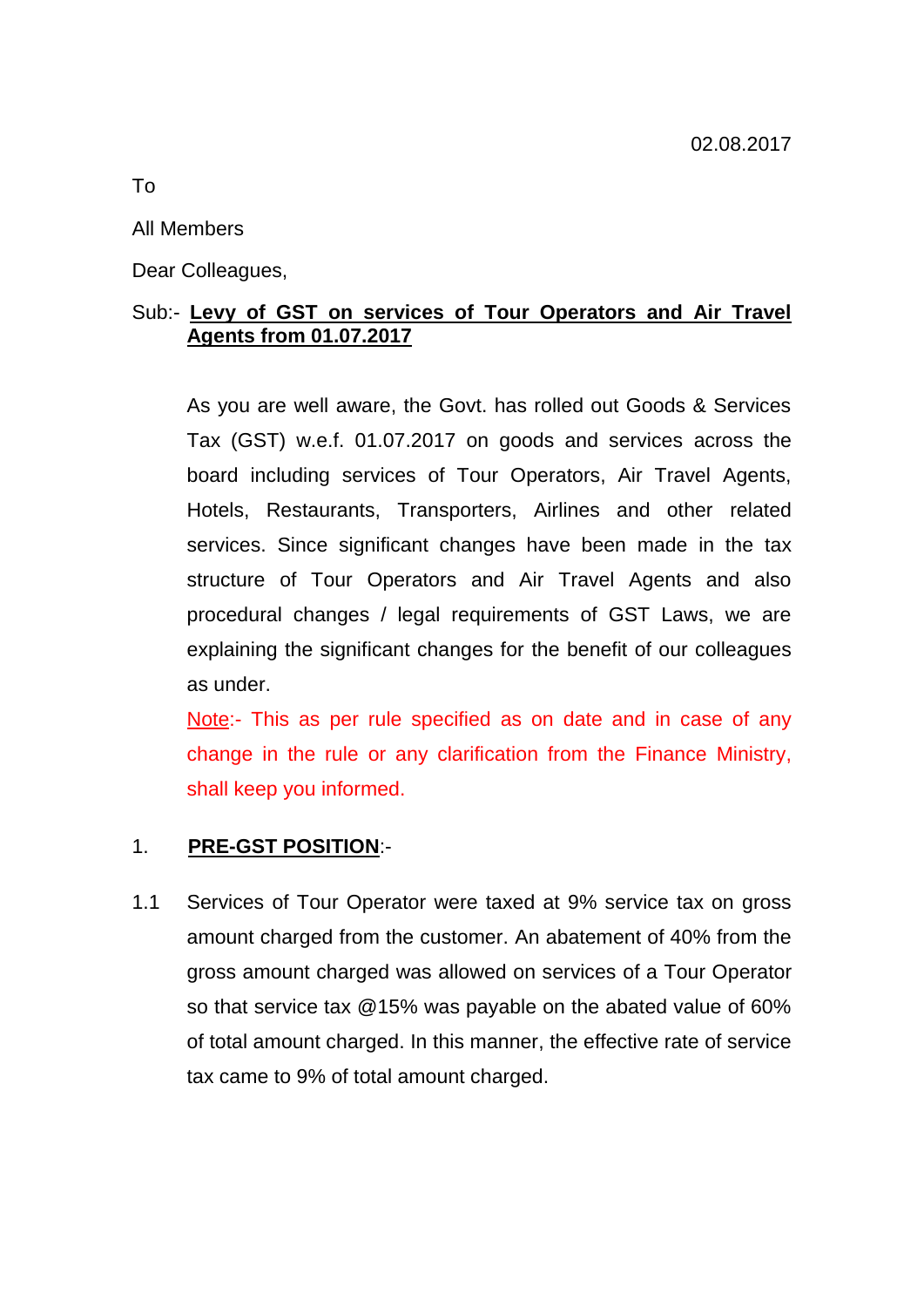- 1.2 While paying 9% service tax, CENVAT credit of input services was allowed on all services procured to support services of Tour Operator. CENVAT credit was allowed on all services w.e.f. 22.01.2017.
- 1.3 As far as Air Travel Agents are concerned, service tax @15% was payable by them on commission received from Airlines and also service charges (by whatever name called) collected from the customers/ passengers. An alternate tax @ 0.7% of basic fare in the case of domestic bookings and @ 1.4% of basic fare in the case of international bookings could also be discharged by the air travel agent in place of paying 15% service tax on commission and service charges. The alternate tax is optional and the option could be exercised for the entire Financial Year and no change was allowed in the middle of the year. The basic fare is that portion of air fare on which commission is normally paid by the airline.

# 2. **BRIEF ABOUT GST CONCEPT**:-

- 2.1 GST is a destination-based tax on consumption of goods and services. This tax is levied at all stages right from the manufacture / production up to its final consumption with credit of taxes paid at previous stages available as set off. In other words, the value addition will be taxed. The taxpayer of goods and services will pay differential tax equal to output tax minus input tax. The burden of tax has to be borne by the final consumer in the GST system.
- 2.2 Various taxes levied presently at Central level and State level have been merged / subsumed in the GST which is "*one tax, one nation*". Excise duty, service tax, VAT, luxury tax, entertainment tax etc. are some of the taxes that are blended in GST.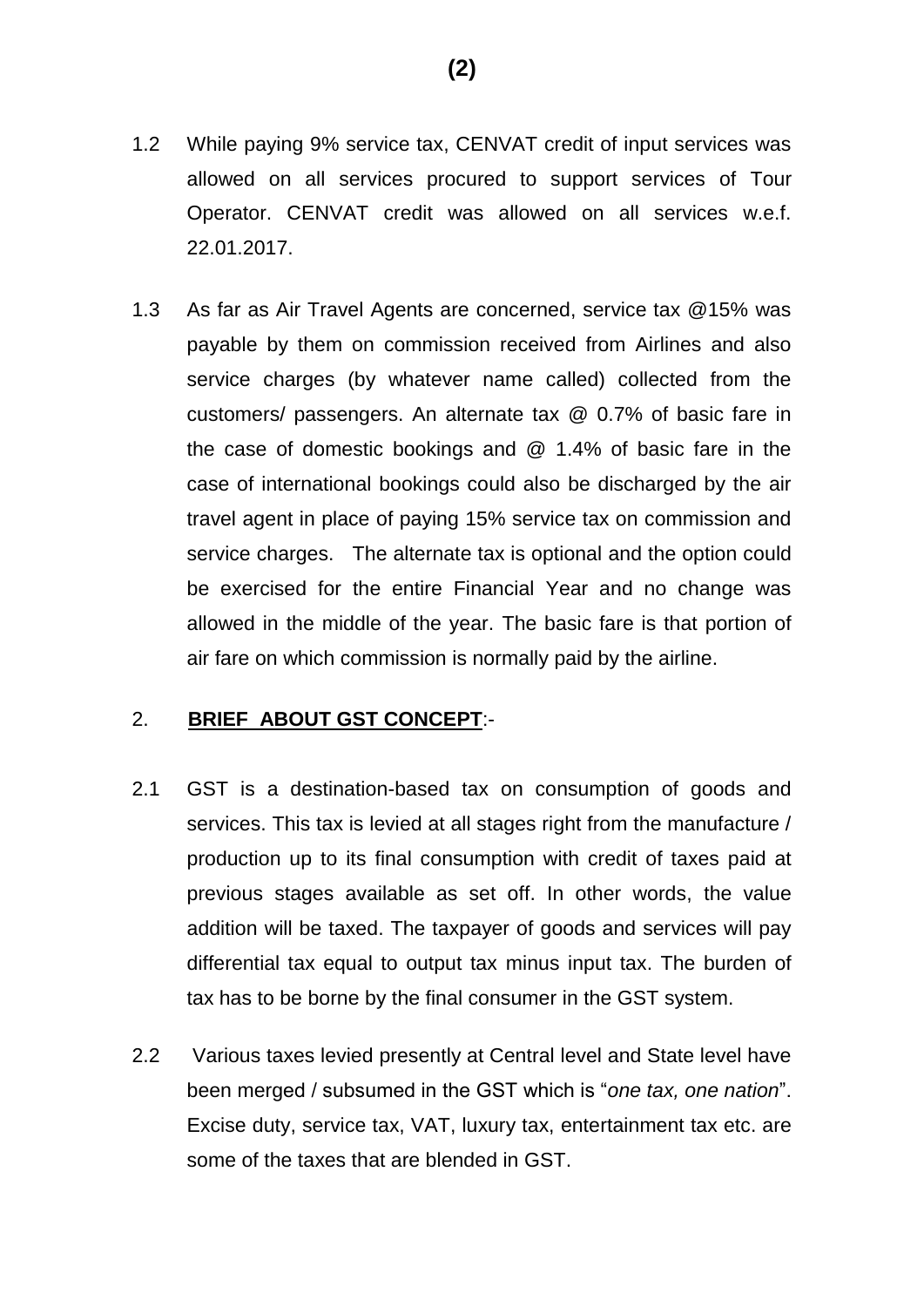- 2.3 GST in India has been enforced as dual structure tax. Intra-State supplies of goods and services attract Central GST (CGST) and State GST (SGST) / Union Territory GST (UTGST) in equal proportion. Inter-State supplies of goods and services attract Integrated GST (IGST). Levy and collection of IGST has been vested with the Central Govt. only.
- 2.4 HSN (Harmonized System of Nomenclature) code has been used for classifying the goods under GST regime. HSN is already used and well accepted in Customs Tariff of India. Services are now classified under different Services Accounting Codes (SAC). SAC for tour operators and air travel agents is **9985**.
- 2.5 IGST will apply when the service provider is located in one State and the place of supply of services takes place in the other State. The place of supply of services needs to be determined as per parameters prescribed in rule 12 and 13 of IGST Act, 2017.
- 2.6 The general rule for determining place of supply of services is the location of recipient of service, who is a registered person under GST. This rule will apply when both the supplier and recipient are located in India. In case the recipient is not registered, the location of recipient in the records of service provider can be taken to determine the nature of transaction.
- 2.7 In case the location of supplier or service recipient is outside India, the rules for determining place of supply are prescribed in section 13 of IGST Act, 2017. In the case of outbound tours, the location of recipient (i.e. customer) is taken as the place of supply of services. In the case of inbound tours, the place of physical presence of the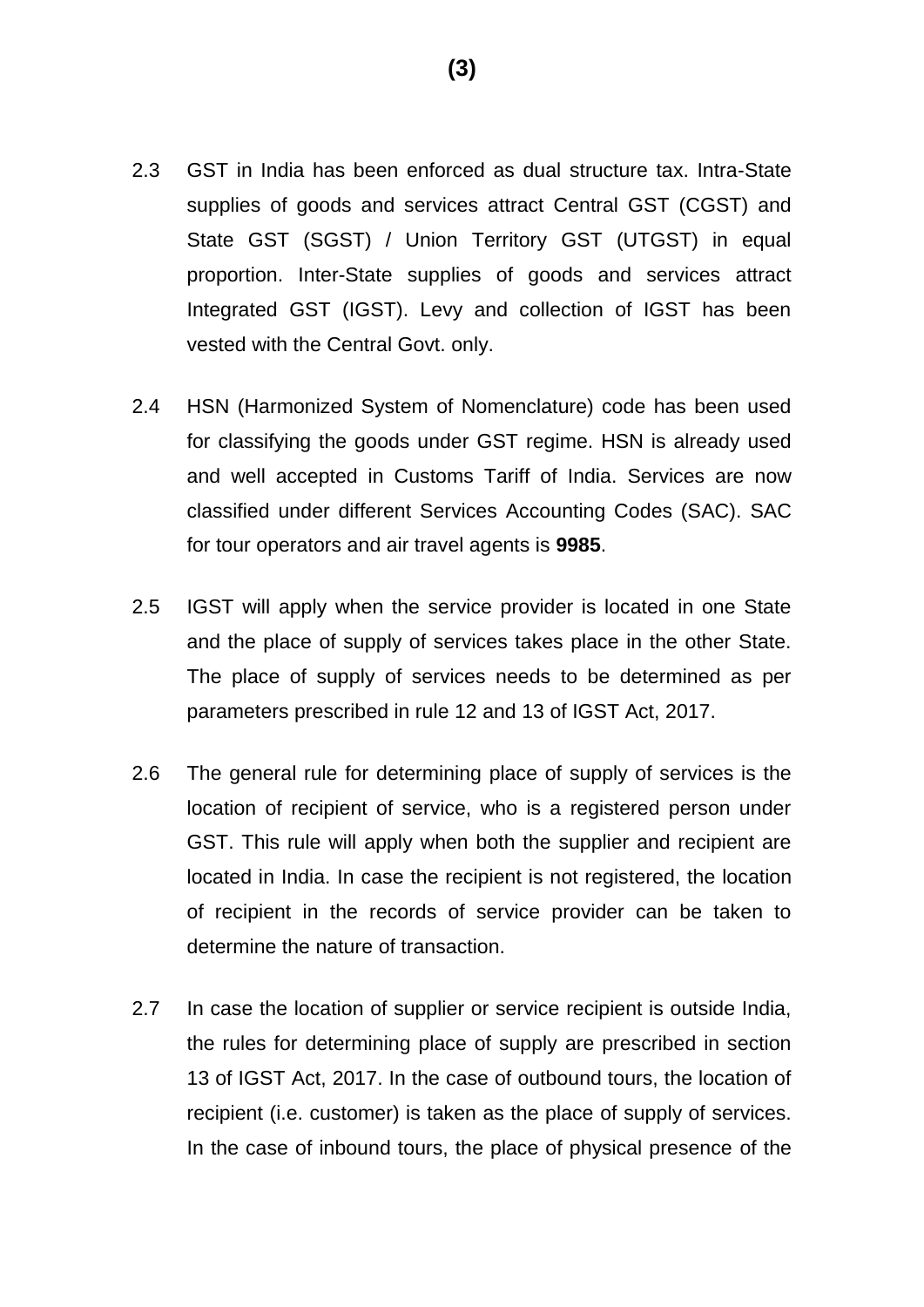recipient / tourist with the tour operator for supply of services is the yardstick to determine the place of supply of service. By applying these parameters, both inbound and outbound tours attract GST in India despite foreign exchange earned by tour operator on inbound tours. This was also the position under Service Tax Law.

### 3. **GST ON TOUR OPERATORS**:-

- 3.1 GST @ 5% has been applied on services of tour operator without benefit of Input Tax Credit (ITC) on goods and services. 5% GST will be payable on the gross amount charged by the tour operator from the customer. This GST is uniform for all services – package tours, hotel accommodation only etc.
- 3.2 The expression "*tour operator"* is defined in entry No. 23 of notification No. 11/2017-Central Tax (Rate) dated 28.6.2017 as under:-

*"Tour operator" means any person engaged in the business of planning, scheduling, organizing, arranging tours (which may include arrangements for accommodation, sight-seeing or other similar services) by any mode of transport and includes any person engaged in the business of operating tours".* 

The above definition was already there in the service tax notification No. 26/2012-ST dated 20.6.2012 and there is no change whatsoever in the definition of *tour operator.* 

3.3 In the case of Intra-State supply of tour operator's services, CGST @2.5% and SGST @ 2.5% will be levied making the total tax as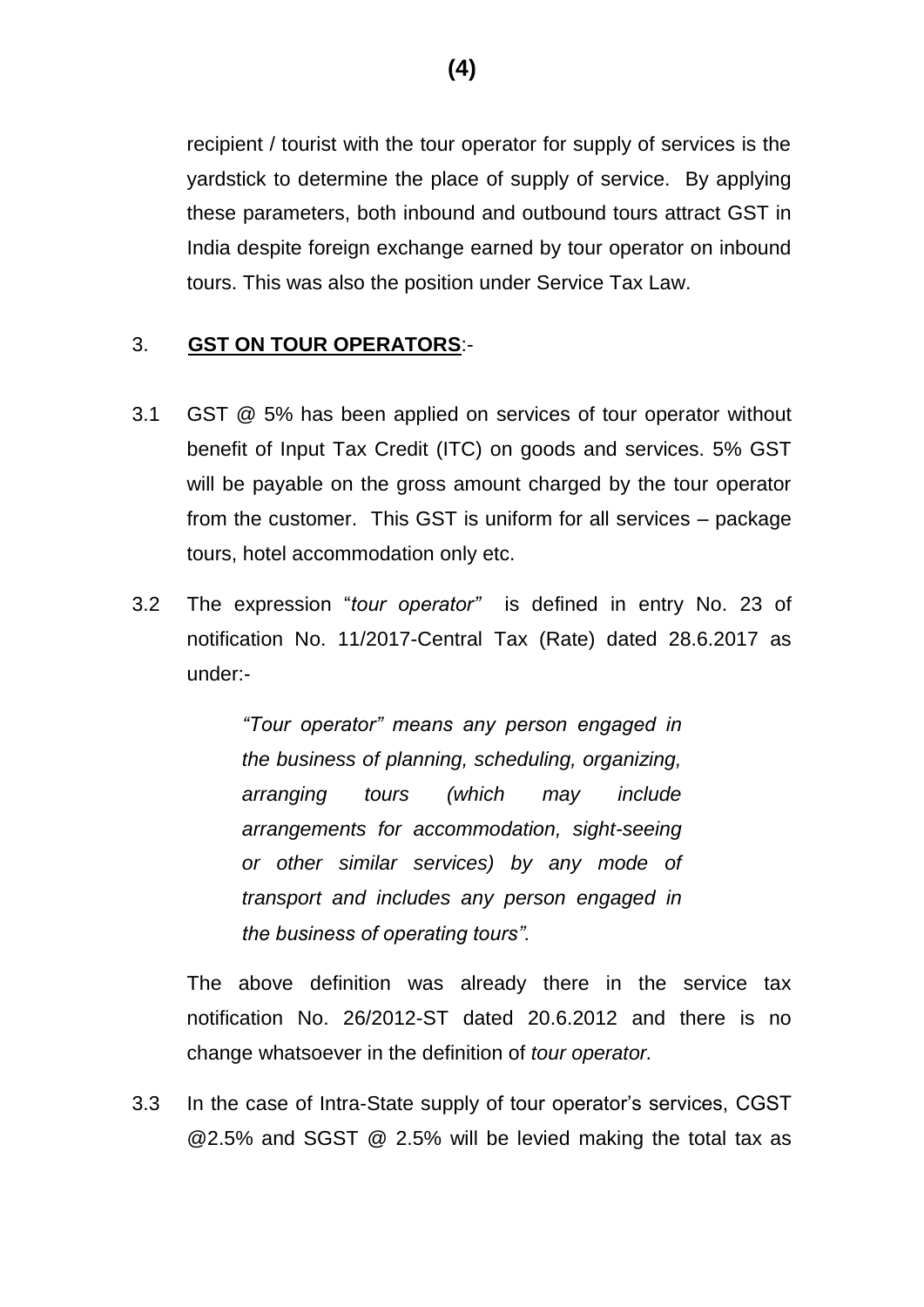5%. On the contrary, in the case of Inter-State supply of services, 5% IGST will apply on services of tour operators, without ITC benefit.

- 3.4 The concessional GST rate of 5% is subject to meeting the following conditions:-
	- (i) Input Tax Credit on goods and services used in supplying output services of tour operator has not been taken.
	- (ii) The invoice / bill issued for supply of output service indicates that it is inclusive of charges of accommodation and transportation required for such a tour. This narration can be given by way of footnote in the invoice.

In case any of the above conditions are not met, the benefit of concessional rate of 5% would not apply and in that event the Department may demand full 18% GST from the tour operator.

- 3.5 While paying 5% GST, tour operators will not claim CGST, SGST and IGST charged by hotels, transporters, airlines, restaurants, travel agents, guide, house boats, cruise ships, luxury trains, monument entry fees, joy rides etc. as input tax credit. Secondly, GST charged by counterpart tour operator will also not be available as input tax credit to the tour operator.
- 3.6 Services provided by house boats (moving) in Kerala and cruise ships, in the opinion of our Association, are also covered as *Tour Operators Services.* In both these cases, accommodation, food, transportation, sightseeing and other value added services are provided as combo package.
- 3.7 The services provided by static house boats (in Kashmir) by way of providing accommodation and food to the tourists are not covered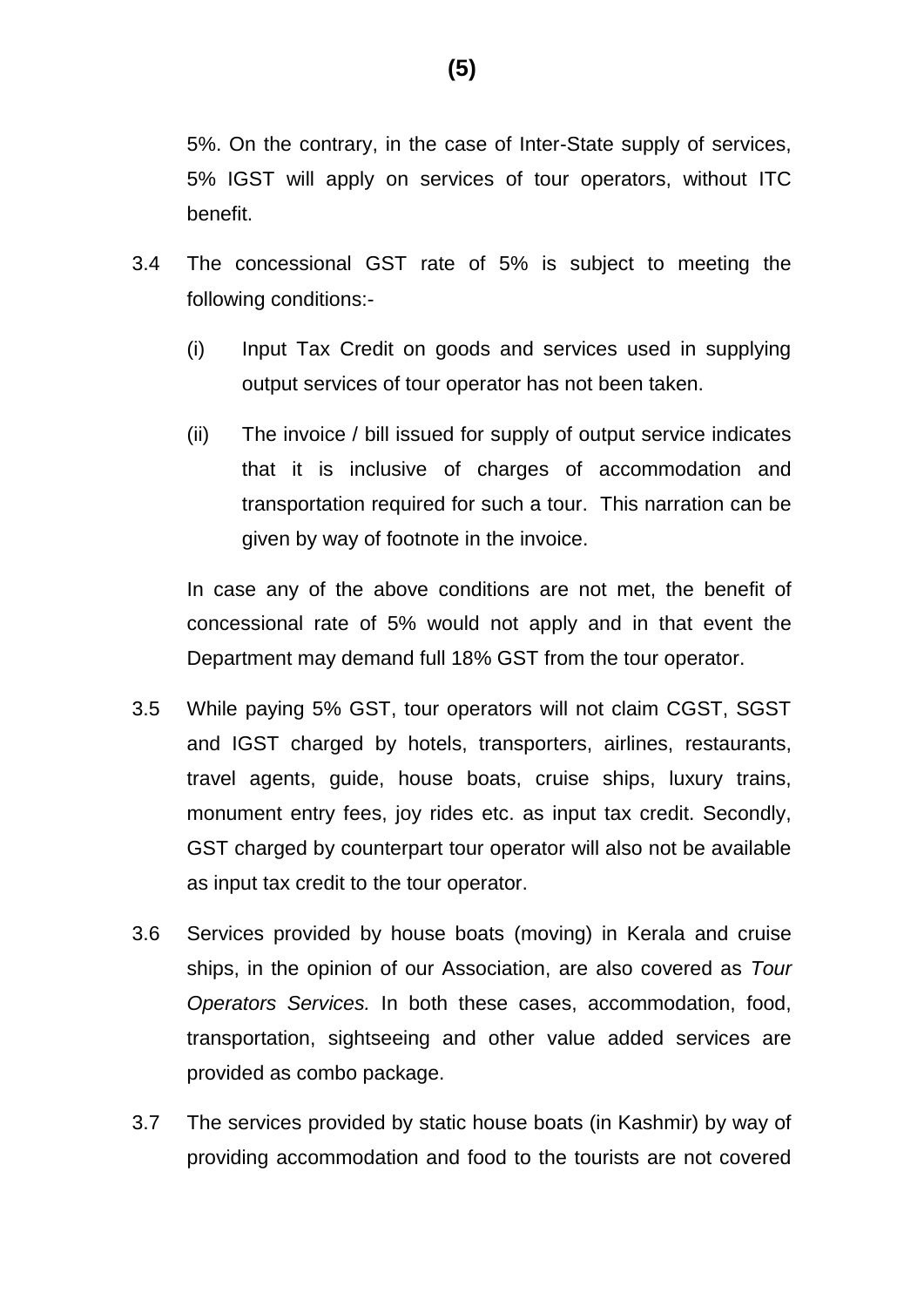within the ambit of tour operators as such. These services are akin to services of hotels, inns, guest houses, campsites and other commercial places for residential or lodging purposes. The rate of GST in these cases will be linked with the declared tariff per day.

- 3.8 In the case of camping, the service providers providing services such as tent, shamiana, catering etc. will get classified under the respective heads and not as tour operators. In case a tour operator purchases goods and services from unregistered vendors, GST needs to be paid by the tour operator on reverse charge principle. This is explained in para-9.3 below.
- 3.9 Tours conducted through luxury trains like Maharaja Express, Deccan Odyssey, Heritage of India etc. are also covered as Tour Operators Services. Services such as accommodation, attached bathroom, meals, dining cars, bar, lounge, live TV, Wi-Fi, saloon facility, guide, local sightseeing at specified stoppage points etc. are available in these luxury trains.

### 4. **GST ON AIR TRAVEL AGENTS**:-

- 4.1 As a general rule, air travel agents are required to pay 18% GST on commission earned from airlines and also service charges, handling charges etc. (by whatever name called) collected from the customers / passengers. There is no bar on air travel agents in availing ITC on input services to support the output services of travel agents.
- 4.2 As an alternate to GST payment in the above manner, rule 32 (3) of CGST rules, 2017 permits an air travel agent to discharge GST at fixed percentage of basic fare on which commission is normally paid by the airlines to the agent. In such a case, the effective value and the effective rate of GST is tabulated below:-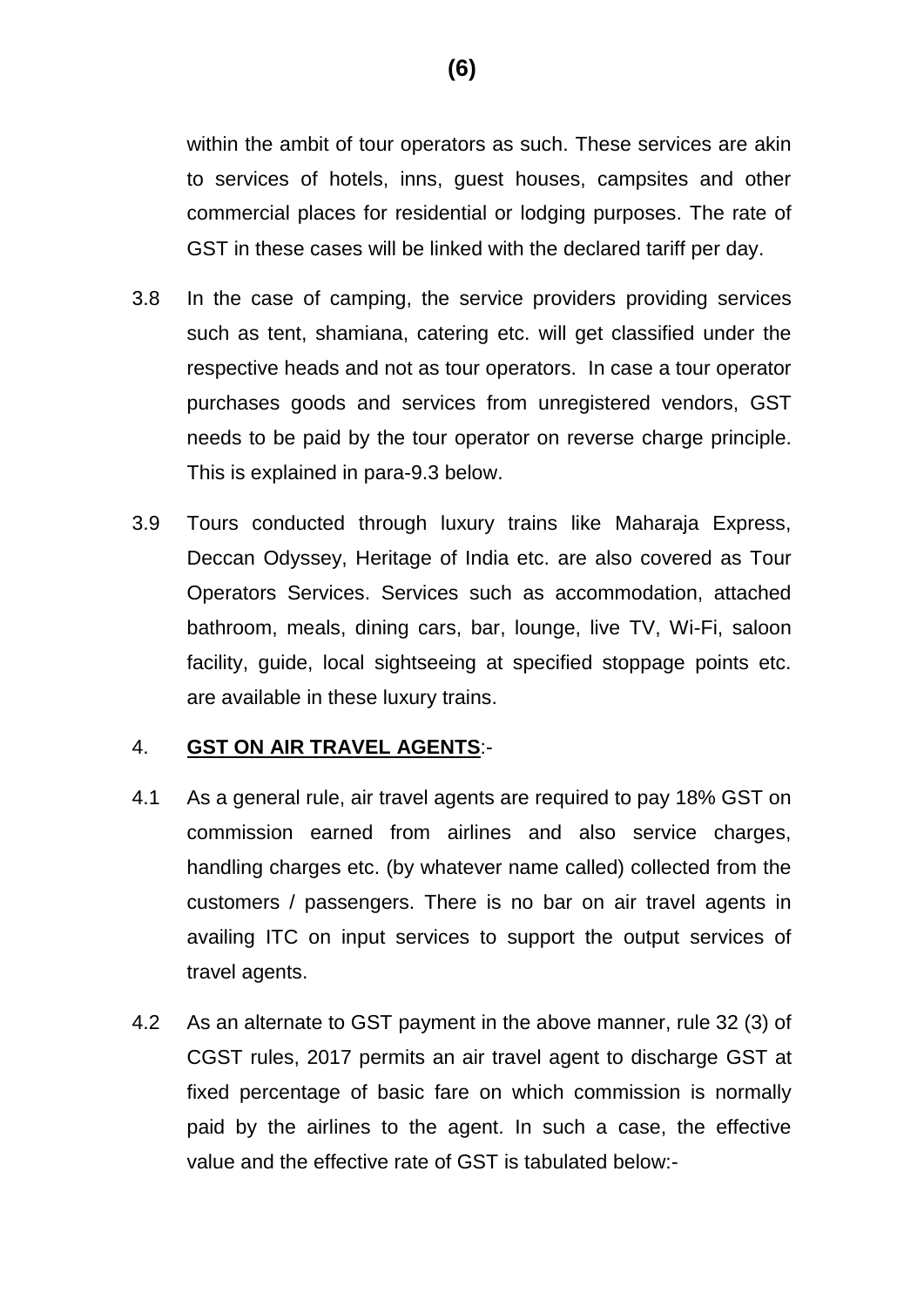| Type of<br>booking      | <b>Basic fare</b><br>assumed<br>(Rs.) | <b>Effective</b><br>value<br>(Rs.)   | <b>GST</b><br>payable<br>(Rs.) | <b>Effective</b><br>rate of<br><b>GST</b><br>(% of 2) |
|-------------------------|---------------------------------------|--------------------------------------|--------------------------------|-------------------------------------------------------|
| (1)                     | (2)                                   | (3)                                  | (4)                            | (5)                                                   |
| Domestic ticket         | $1,00,000/-$                          | 5,000/- (5%<br>of basic fare)        | $900/-$                        | 0.9%                                                  |
| International<br>ticket | $1,00,000/-$                          | $10,000/-$<br>(10% of basic<br>fare) | $1800/-$                       | 1.8%                                                  |

- 4.3 In case an air travel agent opts to pay GST on basic fare module, he is not required to pay GST separately on commission, if any, received from the airlines as well as service charges / booking charges / management charges from the customer / passenger.
- 4.4 An air travel agent can pay tax under any of the 2 options (para 4.1 or 4.2) on transaction to transaction basis. The rules do not bind the travel agent to opt for any of the options uniformly throughout the given financial year.
- 4.5 The above rates of GST are applicable to IATA agent having inventory to issue air tickets on behalf of the airline. In case an air travel agent buys ticket from IATA agent and charge service charges only from the customer / passenger as his mark-up, such agent is not authorized to work on basic fare module. He will pay 18% GST on his service charges disclosed separately in the invoice issued by him to the customer.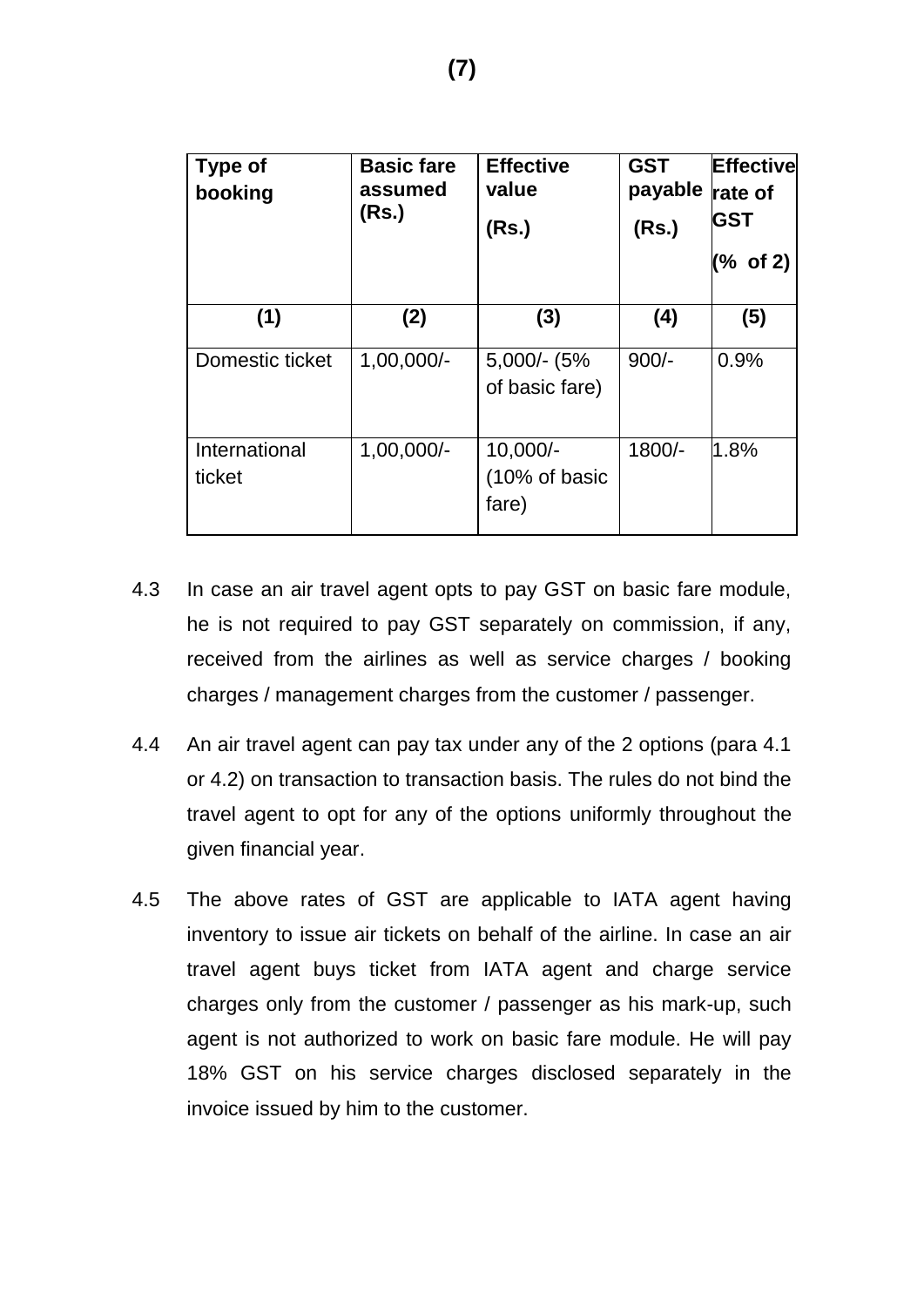### 5. **GST ON RAIL TRAVEL AGENTS:-**

- 5.1 Rail Travel Agents are required to pay 18% GST on service charges collected from the customers / passengers. No other optional rate is applicable in their case.
- 5.2 SAC in the case of Rail Travel Agents is **9967.**

### 6. **GST ON RENT-A-CAB SERVICE:-**

- 6.1 A cab operator is required to pay 5% GST on renting of motorcab where the cost of fuel is included in the consideration charged by him from the service recipient. Secondly, the cab operator is debarred from availing ITC facility.
- 6.2 In other cases, not covered by para 6.1, GST@ 18% is applicable with ITC facility.
- 6.3 SAC for renting of cab service is **9966.**
- 6.4 GST is payable by the cab operator on his own. There is no reverse charge tax liability of tour operator obtaining transportation services from cab operator even if the cab operator is an individual / nonbody corporate. The members may recall that under Service Tax regime (up to 30.06.2017), a tour operator (body corporate) obtaining transport services from cab operator (non-body corporate) was required to pay service tax as his RCM tax liability. This has been stopped from 01.07.2017 under GST regime.

# 7. **OTHER MISC. SERVICES:**-

7.1 Services by way of entrance to museum, national park, wildlife sanctuary, tiger reserve or zoo are fully exempted from GST.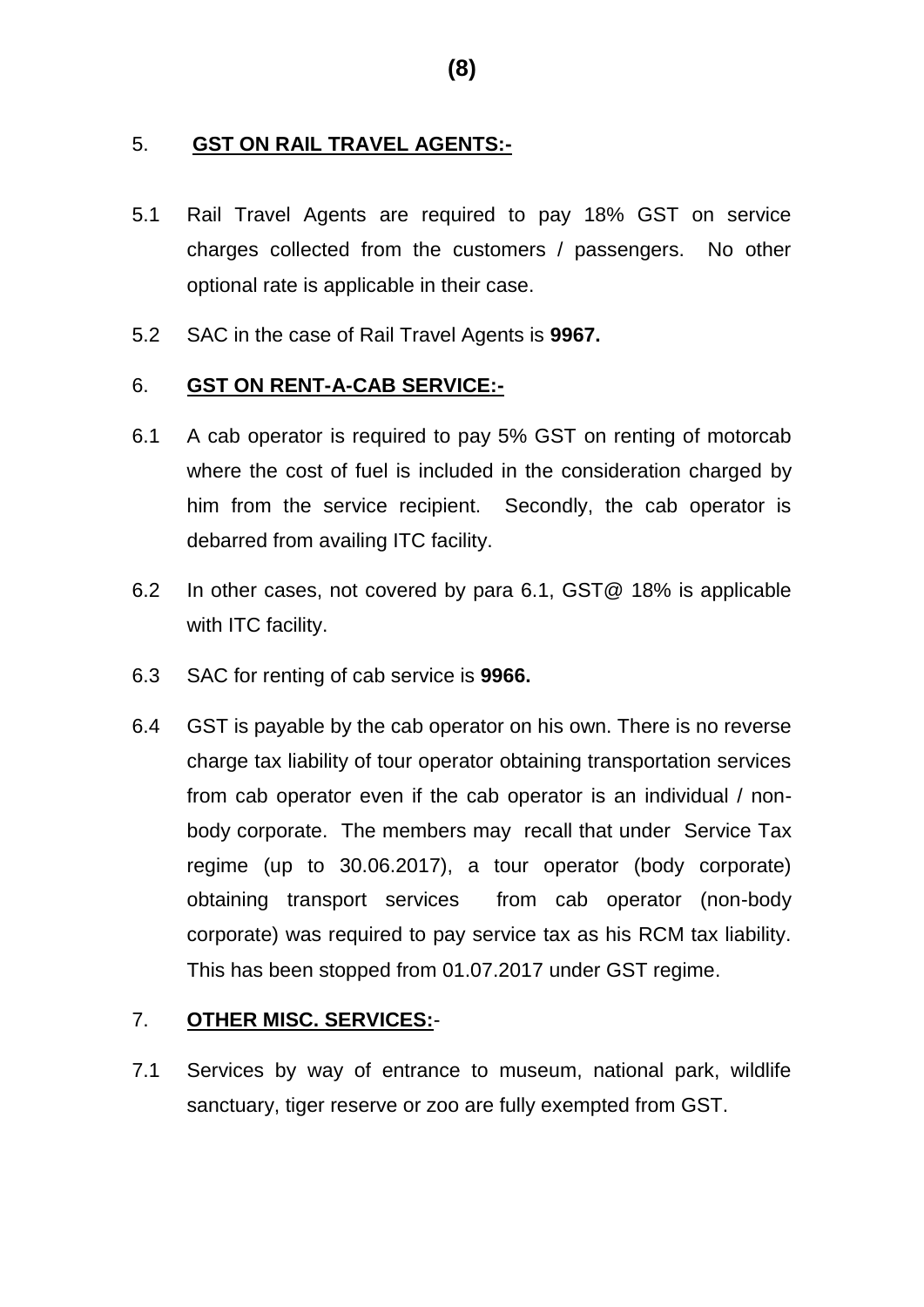- 7.2 Entrance fees for entry into Govt. monuments are not specifically exempted. However, services provided by Central Govt., State Govt., Union Territory or local authority are exempted if the consideration for such services does not cross Rs. 5,000/- (rupees five thousand).
- 7.3 Services by way of amusement facilities / joy rides like camel ride, elephant ride, horse ride, boat ride, jeep safari etc. attract 28% GST with SAC code as **9996.** The benefit of ITC will not be available to tour operator paying 5% GST.
- 7.4 Other services such as porter services, guide services etc. attract 18% GST with SAC code as **9985.** The benefit of ITC will not be available to tour operator paying 5% GST.

# 8. **STATUS QUO MAINTAINED FOR SPECIFIC SERVICES EXEMPTED PRIOR TO 01.07.2017**:-

- 8.1 In the service tax regime, following services of a tour operator were specifically exempted:-
	- (a) Services by a specified organization in respect of a religious pilgrimage facilitated by the Ministry of External Affairs of the Govt. of India, under bilateral arrangement.
	- (b) Services provided by a tour operator to a foreign tourist in relation to a tour conducted wholly outside India.
- 8.2 The above services continue to be exempted in GST regime also. The Govt. has maintained status quo.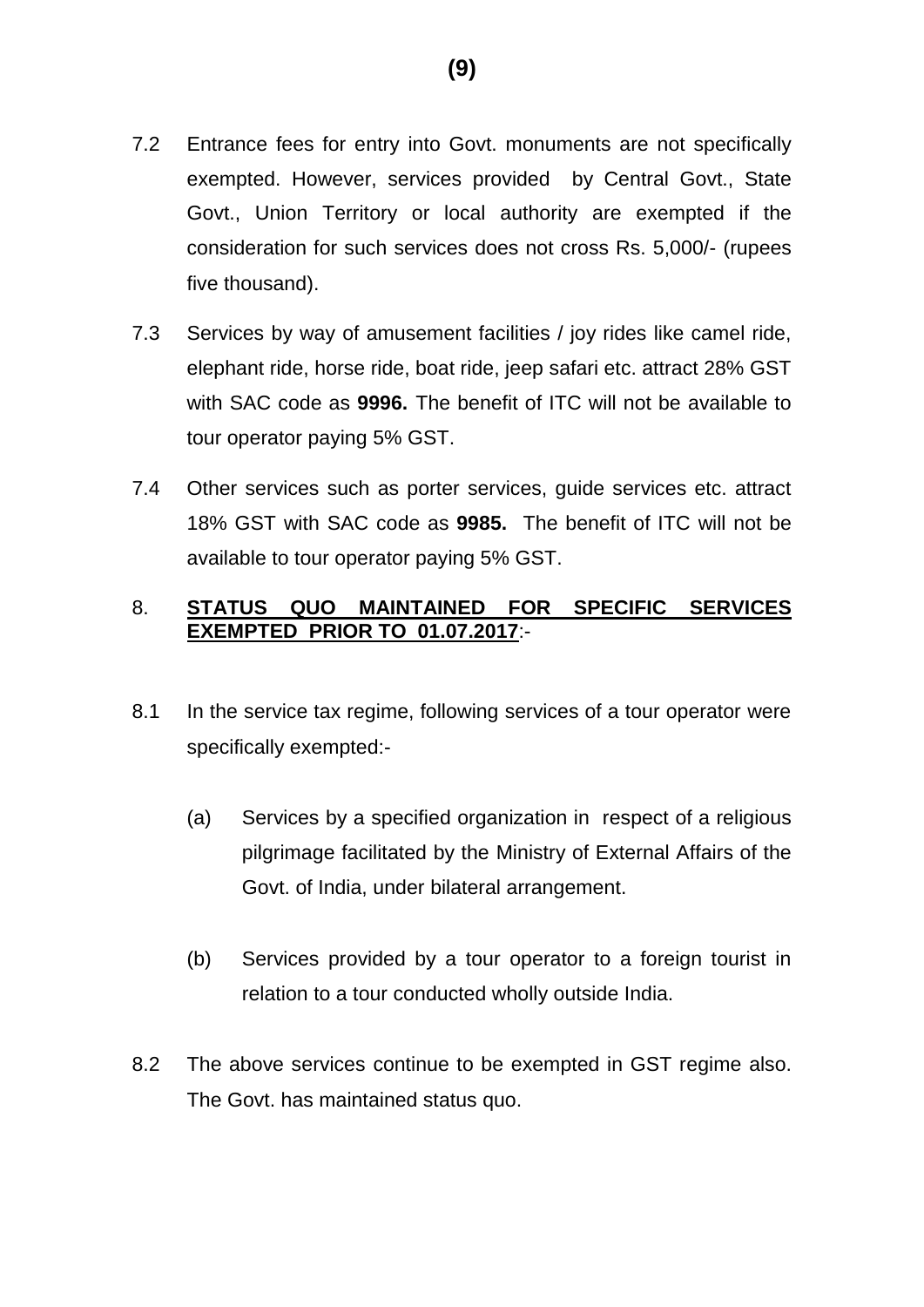# 9. **REVERSE CHARGE TAX LIABILITY**:-

- 9.1 You may be aware, in the cases covered by reverse charge mechanism (RCM), the liability for paying tax shifts from the service provider to the service recipient. Under GST, the person receiving the services covered by section 9(3) and 9(4) of CGST Act, 2017 incurs liability to discharge service tax under RCM.
- 9.2 Under notification No. 13/2017-Central Tax (Rate) dated 28.6.2017, specified services received by a person attract payment of GST in the hands of service recipient on reverse charge basis. The major services relevant for tour operators, which attracts tax on RCM basis are given below:-

| Type of service                                                  | Service<br>provider                                        | Service recipient                                 | <b>Remarks</b>                                                                                                               |
|------------------------------------------------------------------|------------------------------------------------------------|---------------------------------------------------|------------------------------------------------------------------------------------------------------------------------------|
| Legal services                                                   | Advocate<br>Sr. Advocate<br>/ Law Firm                     | <b>Business entity</b>                            |                                                                                                                              |
| Sponsorship<br>services                                          | Any person                                                 | Body<br>Corporate<br>Partnership<br>or<br>Firm    |                                                                                                                              |
| <b>Services</b><br>supplied<br>by<br>Director to the<br>company. | <b>Director</b>                                            | Company                                           | <b>Services</b><br>supplied<br>by<br><b>Director</b><br>who<br>also acts<br>as<br>employee<br>are<br>not<br>covered<br>here. |
| Any service                                                      | person<br>Any<br>in<br>located<br>non-taxable<br>territory | Any<br>person<br>located in taxable<br>territory. |                                                                                                                              |
| Govt. services                                                   | Govt.<br>Central                                           | <b>Business</b><br>entity                         | Following                                                                                                                    |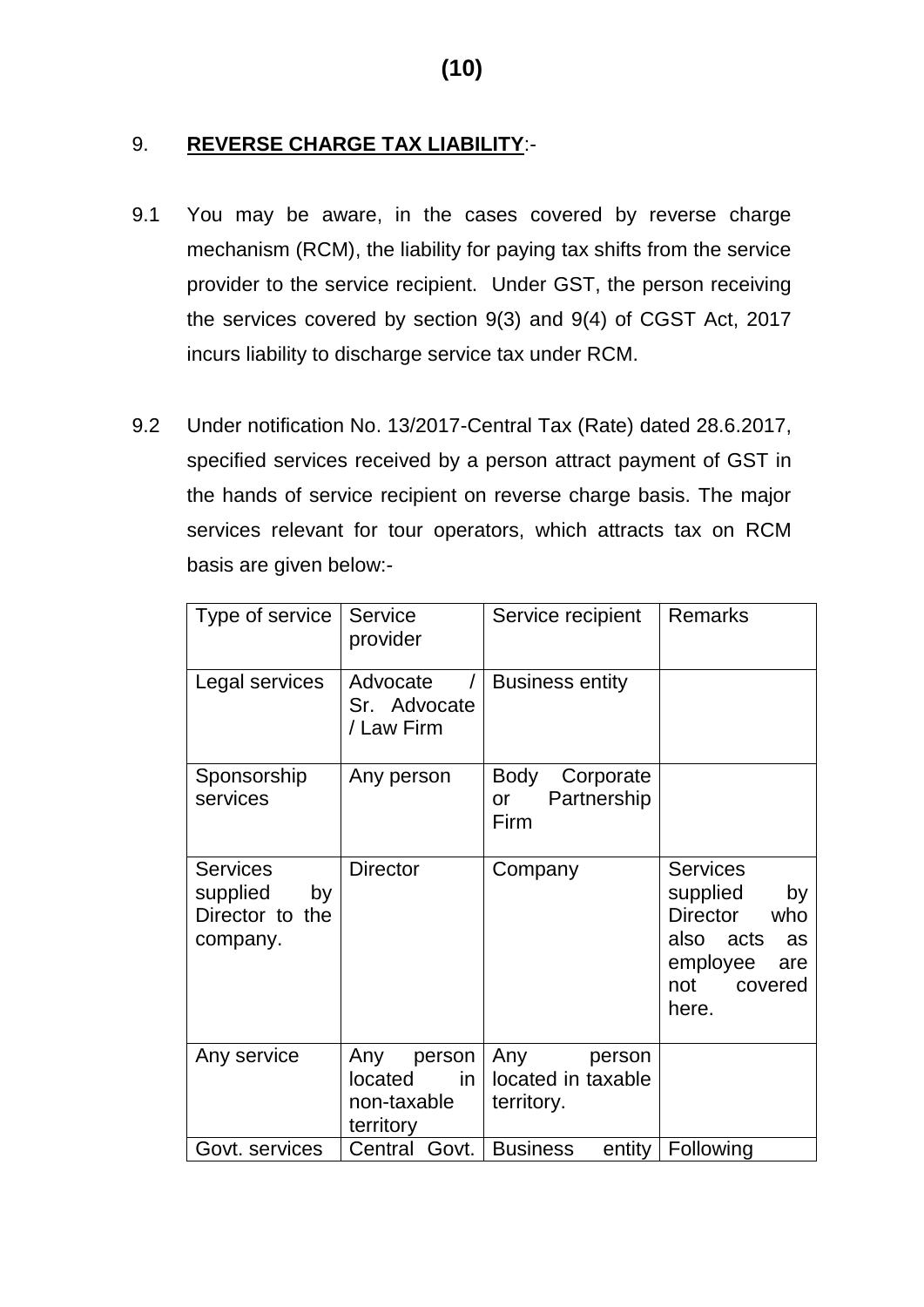| / State Govt. / | located in taxable | services              |
|-----------------|--------------------|-----------------------|
| Local           | territory.         | supplied<br>by        |
|                 |                    | Govt. are             |
| Authority       |                    | not                   |
|                 |                    | in<br>covered         |
|                 |                    | RCM:-                 |
|                 |                    |                       |
|                 |                    | *Renting<br>Οf        |
|                 |                    | immovable             |
|                 |                    | property.             |
|                 |                    |                       |
|                 |                    | <i><b>*Postal</b></i> |
|                 |                    | services              |
|                 |                    |                       |
|                 |                    | *Aircraft /           |
|                 |                    | vessel services       |
|                 |                    |                       |
|                 |                    | <i>*</i> Transport of |
|                 |                    | goods or              |
|                 |                    |                       |
|                 |                    | passengers.           |

- 9.3 An important provision is contained in section 9(4) of CGST Act, 2017 (parallel provision exists in section 5(4) of IGST Act, 2017). The tax on supply of taxable goods or services by the supplier *who is not registered,* to a registered person shall be paid by such person ( registered person) on RCM basis as if he is the person liable for paying tax. In these cases, the supplier need not comply with GST provisions and the entire responsibility to pay tax and comply with legal requirements lie with the service recipient (registered person). This is draconian provision and will have impact on the industry as a whole.
- 9.4 In case aggregate value of **intra-State supply** of goods or services from unregistered supplier(s) in a day does not exceed Rs. 5000/- (rupees five thousand), the recipient is not required to pay tax on RCM basis. This limited exemption is provided in notification No. 8/2017-Central Tax (Rate) dated 28.6.2017. However, no such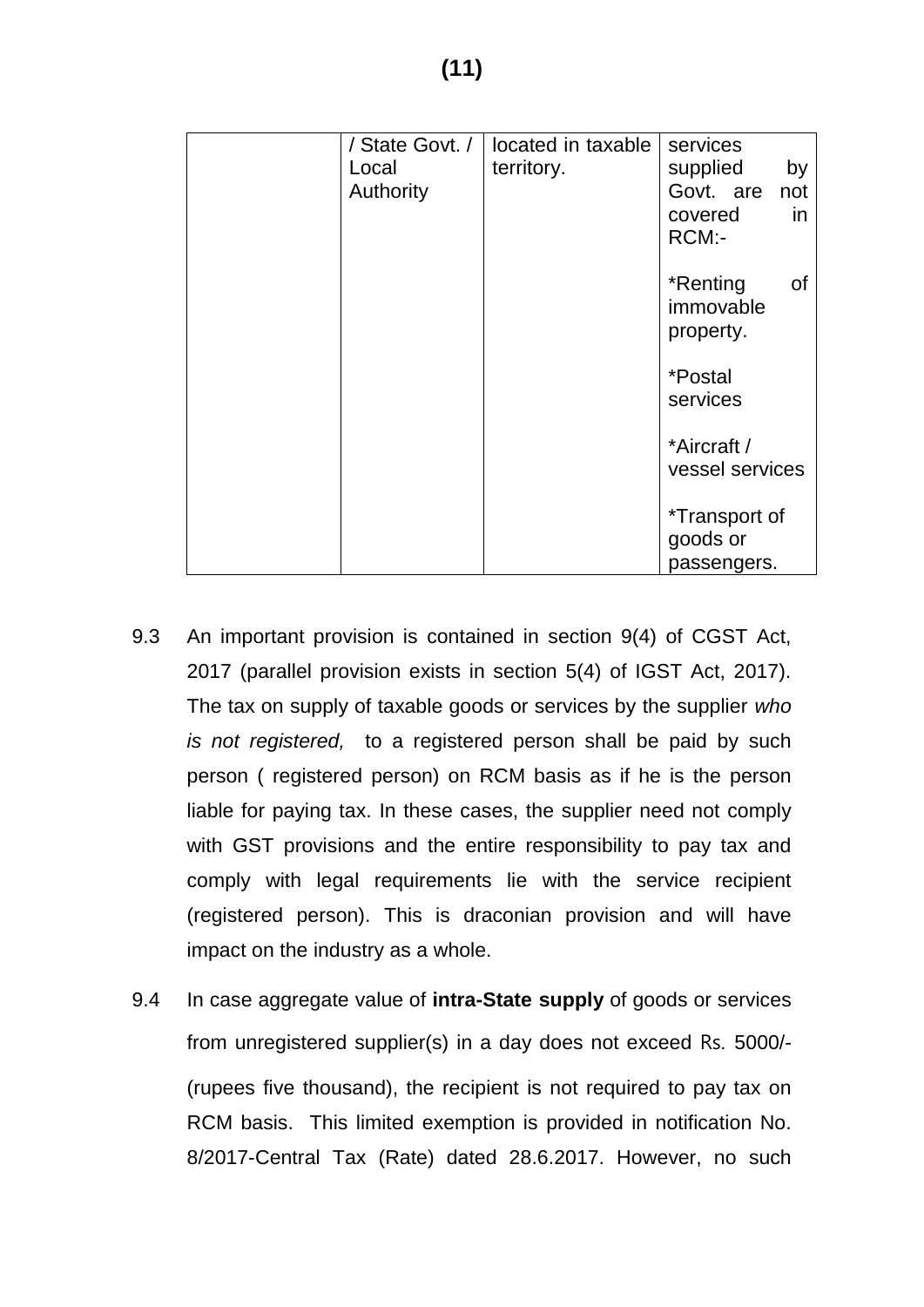monetary limit is prescribed under IGST Act. Therefore in the case of **inter-State supplies**, supplies of even less than Rs. 5000/- will attract tax on RCM if the supplier is unregistered and recipient is registered person.

- 9.5 A taxpayer liable to pay tax under RCM needs to pay the tax in cash and not through Input Tax Credit Account.
- 9.6 IGST alone on import of services from foreign party will be payable by the service recipient located in the taxable territory. CGST and SGST will not be applicable on import of services from foreign country.
- 9.7 The registered person receiving services from unregistered person needs to issue tax invoice in self name. He may issue consolidated invoice at the end of month covering unregistered supplies wherever aggregate value of such supplies exceeds Rs. 5,000/- in a day for all the suppliers taken together.
- 9.8 Since tour operators will pay 5% GST without availing ITC facility, the tax paid by the tour operators under RCM would not be available as ITC.

### 10. **INVOICING**:-

10.1 A registered person supplying taxable services is required to issue Tax Invoice under section 31 of CGST Act, 2017. The invoice should be issued within 30 days after the provision of service. The Tax Invoice should contain mandatory information prescribed in rule 46 of CGST Rules, 2017 which may be referred to. GSTIN No. of the tour operator, GSTIN of customer (if registered), SAC code,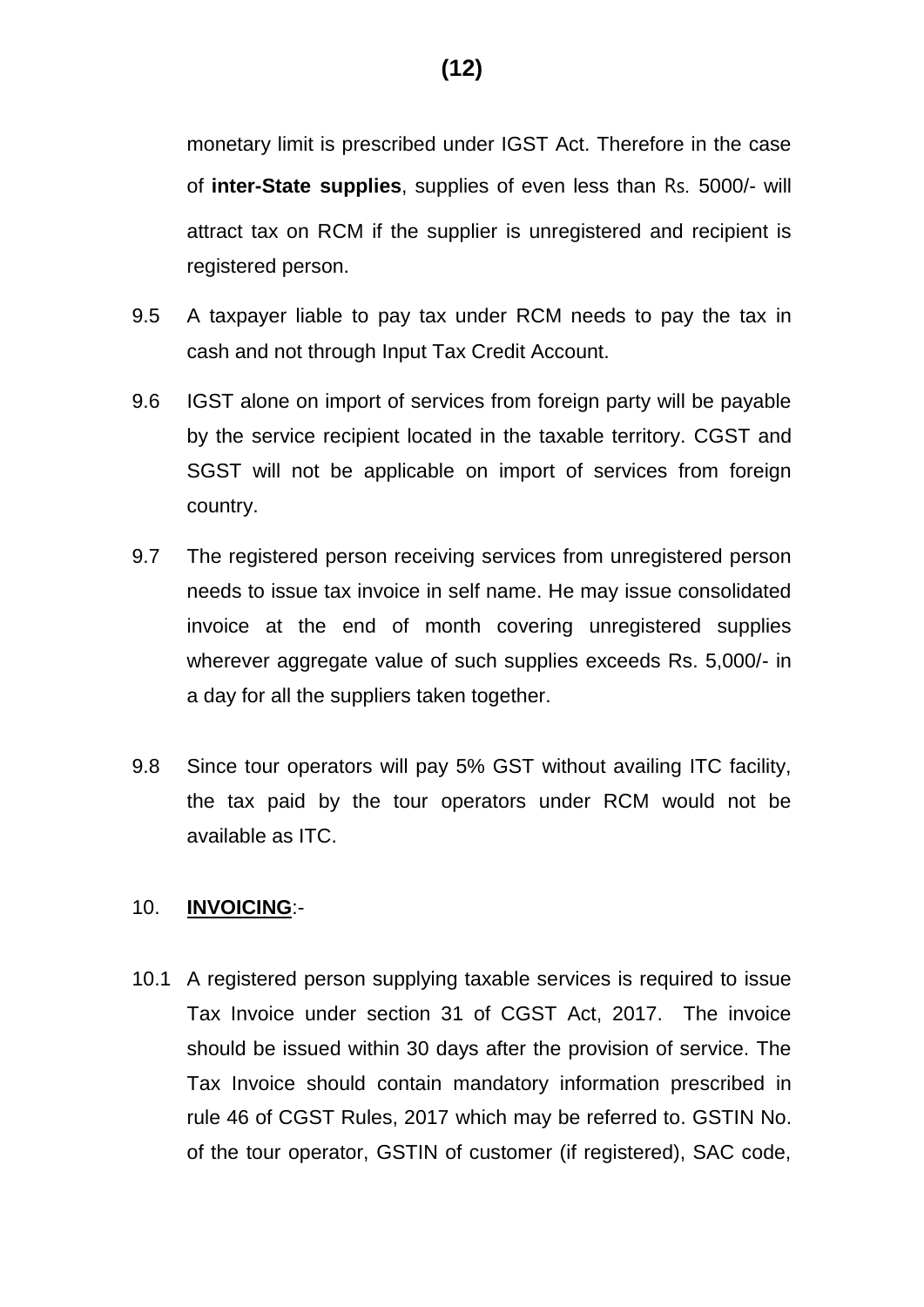place of supply along with name of State in the case of Inter-State supply etc. are the unique details that should find place in the invoice apart from usual details such as invoice Sr. No., Date, Name & Address of the customer, description of services, taxable value, rate of tax separately for CGST, SGST/ UTGST and IGST, amount of tax charged etc.

- 10.2 The invoice should be generated in duplicate by the trade. The original copy may be marked as "ORIGINAL FOR RECIPIENT" and duplicate marked as "DUPLICATE FOR SUPPLIER".
- 10.3 Sr. No. of invoices issued during the month should be furnished electronically through common portal in form GSTR-1.

# 11. **PAYMENT OF TAX**:-

- 11.1 Since ITC facility is not available for tour operator paying 5% GST, the tax charged in the invoice needs to be deposited in cash through internet banking facility as at present.
- 11.2 The tax, interest, penalty, fee etc. deposited through e-challan will be credited to the Electronic Cash Ledger of the taxpayer maintained in GST portal in form GST PMT-05. The amount available in the Electronic Cash Ledger may be used for making any payment towards tax, interest, penalty fees etc. payable under GST law. The surplus balance available in the cash ledger may be refunded to the taxpayer.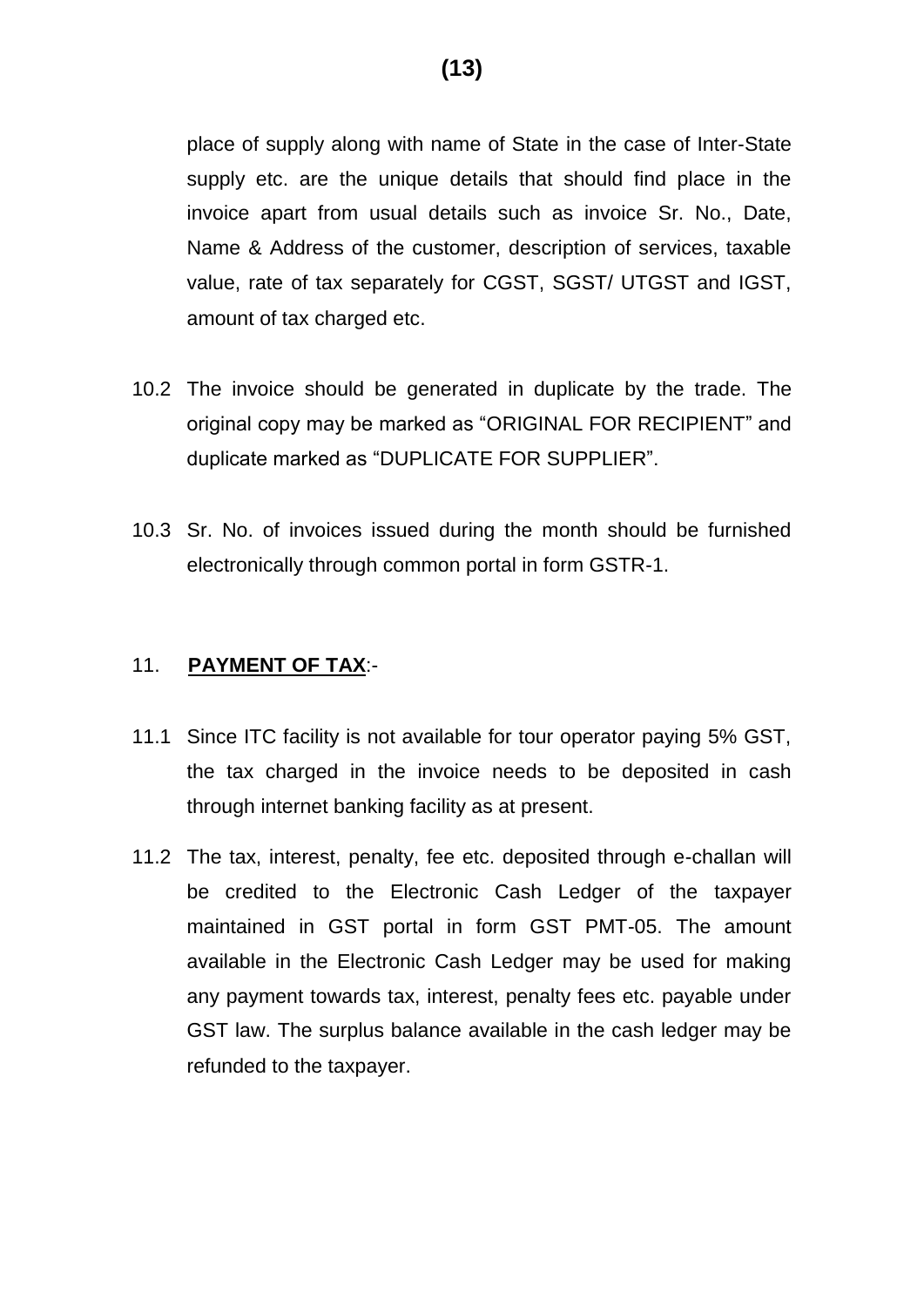# 12. **FILING OF RETURNS**:-

| 12.1 Following returns are required to be filed on monthly basis:- |  |  |
|--------------------------------------------------------------------|--|--|
|                                                                    |  |  |

| <b>Return form</b>                               | <b>Particulars</b>                                                                                                                                        | Who will file<br>return                                                                                                                                            | Due date                                  |
|--------------------------------------------------|-----------------------------------------------------------------------------------------------------------------------------------------------------------|--------------------------------------------------------------------------------------------------------------------------------------------------------------------|-------------------------------------------|
| GSTR-1                                           | Details of<br>outward supplies<br>of goods and / or<br>services                                                                                           | Supplier                                                                                                                                                           | $10th$ of next<br>month                   |
| GSTR-2 (auto<br>populated<br>GSTR-<br>from<br>1) | Details of inward<br>supplies of goods<br>and / or services<br>effected claiming<br>ITC.                                                                  | Recipient of<br>goods/<br>services. The<br>receiver is<br>required to<br>verify,<br>validate,<br>modify or<br>even delete<br>details<br>furnished by<br>suppliers. | $15th$ of next<br>month                   |
| GSTR-3                                           | Monthly return on<br>basis<br>0f<br>finalization<br>0f<br>details of outward<br>supplies<br>and<br>inward<br>supplies<br>with<br>along<br>payment of tax. | Registered<br>taxable<br>person.                                                                                                                                   | $20th$ of the next<br>month.              |
| GSTR-9                                           | Annual return                                                                                                                                             | $-do-$                                                                                                                                                             | 31 <sup>st</sup> December<br>of next F.Y. |

12.2 Considering the difficulties expressed by Trade regarding filing of returns electronically on GST portal, the Govt. have enhanced the